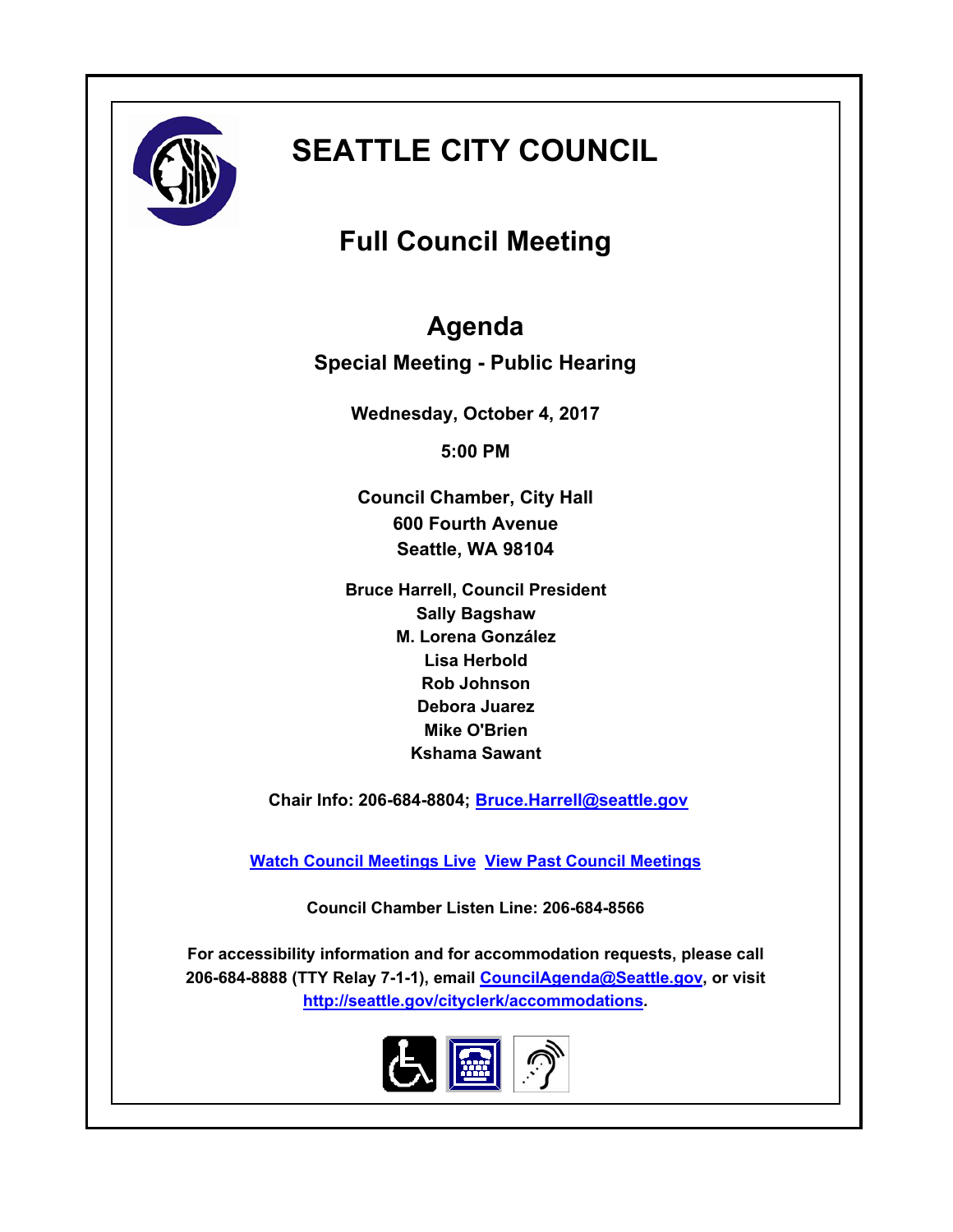### **SEATTLE CITY COUNCIL**

### **Full Council Meeting Agenda Special Meeting - Public Hearing October 4, 2017 - 5:00 PM**

#### **Meeting Location:**

Council Chamber, City Hall, 600 Fourth Avenue, Seattle, WA 98104

### **City Council Website:**

http://www.seattle.gov/council

#### **A. CALL TO ORDER**

#### **B. ROLL CALL**

#### **C. APPROVAL OF THE AGENDA**

#### **D. PRESENTATIONS**

Each City Council Position 8 applicant will make a three minute presentation to the Council.

The order of presentations will be in alphabetical order by applicant's last name.

#### **E. PUBLIC HEARING**

Members of the public will be provided up to two minutes each to address the Council on City Council Position 8 applicants. *(estimated 90 minutes)*

#### **F. ADJOURNMENT**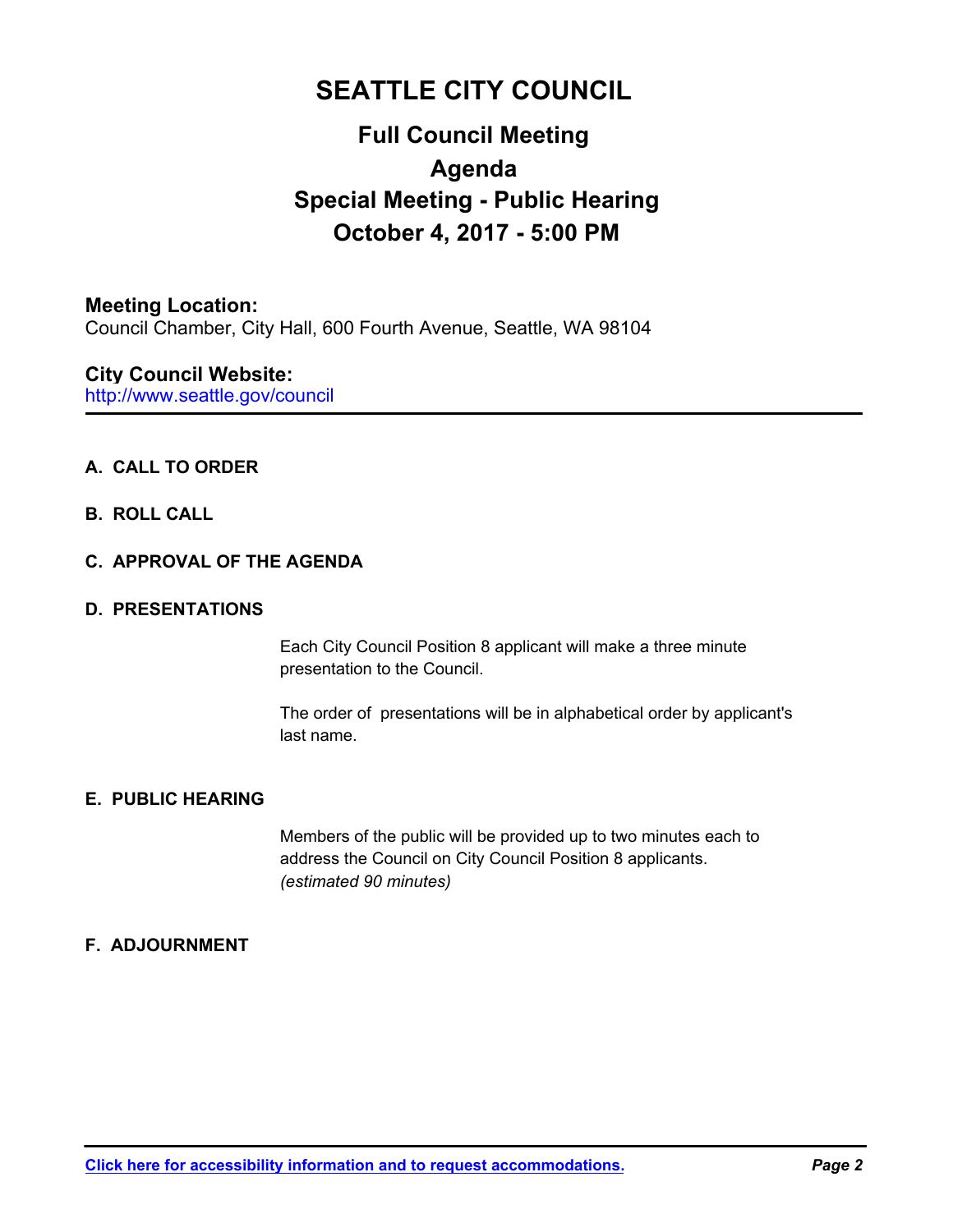#### **Notice of Seattle City Council Public Hearing on the Vacancy of Council Position 8**

### **Wednesday, October 4, 2017, at 5:00 p.m. City Council Chambers, City Hall, Floor 2 600 4th Avenue, Seattle WA 98104**

The Seattle City Council will hold a special meeting and public hearing as part of the Council Position 8 application process. At this meeting, applicants to fill Position 8 will be provided three minutes to present to the City Council, and members of the public will be provided an opportunity to comment on the applicants.

#### **Public Hearing Information**

The public hearing will begin at the conclusion of applicant presentations. Individual comments will be limited to two (2) minutes or less. In the interest of time, members of groups, organizations or coalitions with similar interests will have the option to combine their presentations. Group presentations with four or more people will be limited to five (5) minutes.

Those wishing to provide public comment at the public hearing must sign up on sheets provided outside the entry of the City Council Chambers beginning at 4:30 p.m. The public hearing will be cablecast live on Seattle Channel 21 and webcast at http://www.seattle.gov/council/watch-council-live.

#### **Application Process**

Information relating to the City Council vacancy process can be found on the Office of the City Clerk's website http://www.seattle.gov/cityclerk/council-vacancy and in Resolution 31778 at http://seattle.legistar.com/Legislation.aspx.

#### **Written Comments**

Written comments are welcome up to the date the Council votes to fill the vacancy via: USPS mail to Councilmember Johnson, Attn: Emilia Sanchez, Deputy City Clerk, PO Box 94728, Seattle, WA 98124-4728; or fax to (206) 386-9025; or e-mail to Council@seattle.gov. All comments received are considered public records.